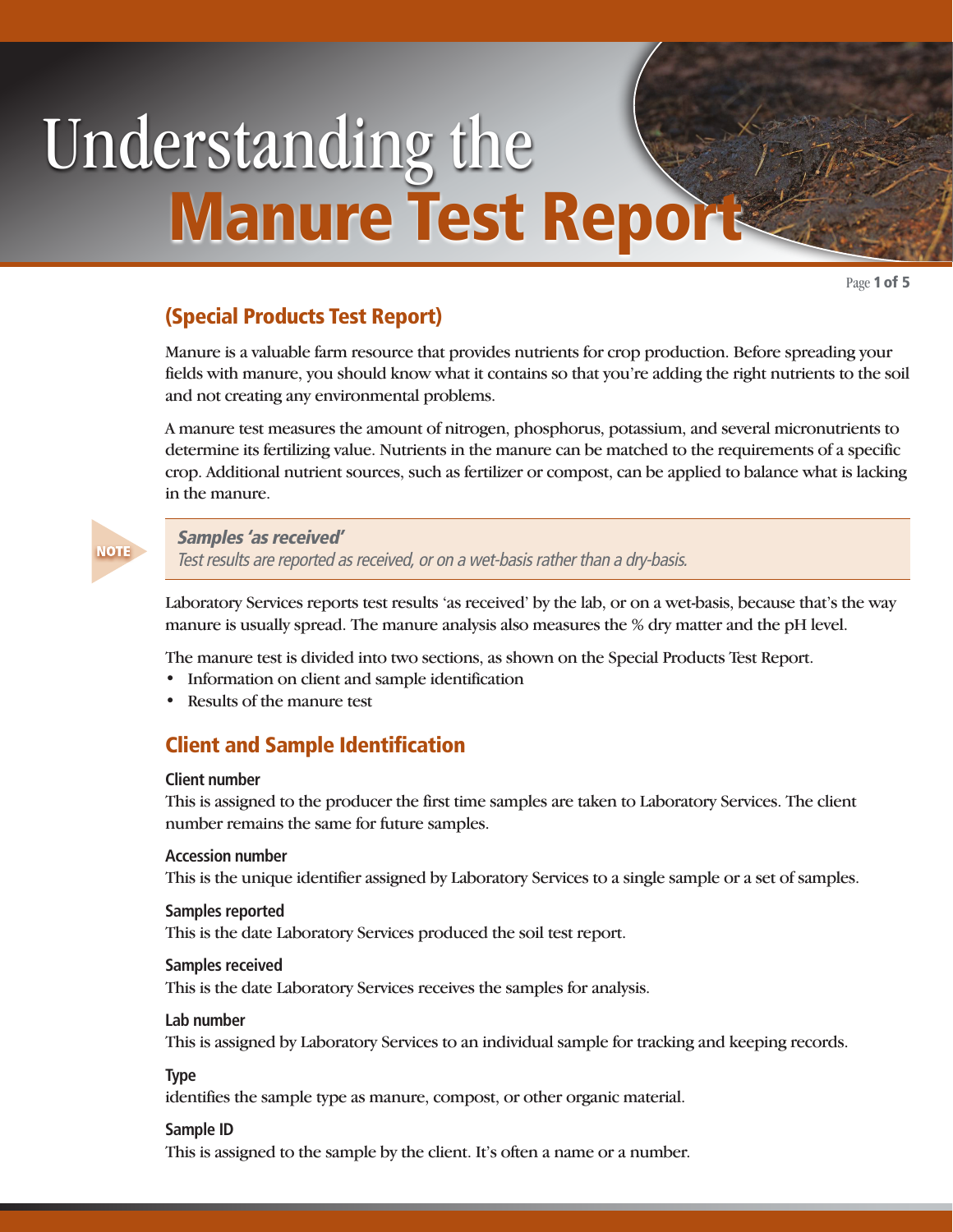# Manure Test Results

# **Dry matter (%)**

Dry matter indicates the dry weight of the manure after the water has been removed. The lab reports dry matter as the percentage of solids, which determines if it is liquid, semi-solid or solid.

Dry matter content in manure

- liquid up to 10 per cent
- semi-solid from 10 to 20 per cent
- solid 20 per cent or more

## **pH**

Manure is typically between pH 8-12, but don't expect manure to affect pH levels in soil.

- The pH scales ranges from 0 to 14, where 7 is neutral, below 7 is acidic, and above 7 is alkaline or basic.
- Each whole unit (1.0) is a ten-fold difference in the level of acidity. For example, pH 5.5 is ten times more acidic than pH 6.5.

## **Total nitrogen (%)**

Nitrogen is reported as total nitrogen. This includes both the immediately available inorganic Ammonium–N (NH<sub>4</sub>+) and the slowly released organic nitrogen (NO<sub>3</sub>-N). The amount of each type of nitrogen can vary dramatically (20 to 80 per cent), depending upon manure type and storage conditions.

**Ammonium nitrogen** is inorganic and immediately available to plants.

**Organic nitrogen** is released slowly, depending upon the livestock animal. The following shows the approximate amount available in the first year:

- dairy manure 35 per cent
- beef manure 25 per cent
- horse manure 25 per cent
- sheep manure 25 per cent
- chicken manure 60 per cent
- hog manure 50 per cent

# Calculating total organic N weight in manure

Subtract the ammonium-N from the total N to determine organic N %. Total  $N =$  ammonium-N + organic N Multiply the organic N% by 10 to determine organic N in kilograms per tonne (t) of manure. The available organic N available for the current year is multiplied by the animal % availability.

# $\mathsf{Amm}$ onium-N — NH $_{\mathsf{4}}^{\scriptscriptstyle +}$

**TIP** 

Ammonium-N is immediately available to crops after land application. Ammonium-N facts

- $NH_4^+$  is considered a quick-release nitrogen
- It's available the year it's applied to the crop
- It can easily be released as a gas, or volatilized, and lost into the environment if surface applied
- It's retained by 75 per cent if the manure is mixed into the soil immediately after application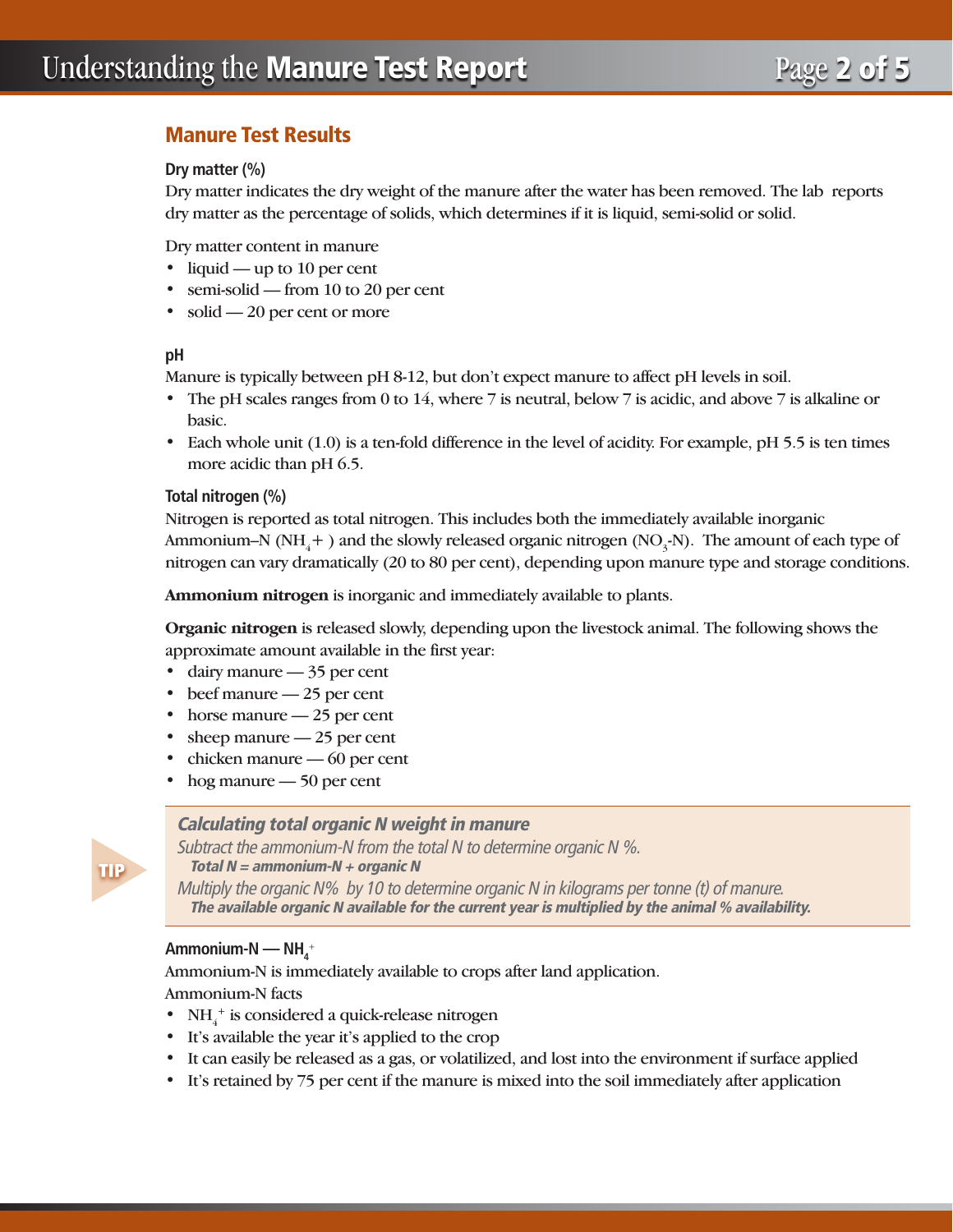

# Calculating total Ammonium-N (NH4+) by weight

Multiply the Ammonium-N % by 10 to determine Ammonium-N in kilograms per tonne (t) of manure. NH $_4^+$  in % x 10 = total NH $_4$ + kg/t

If the manure is surface applied, about 25% of the total Ammonium-N will be available to the crop. If the manure is mixed with the soil, about 75% of the total Ammonium-N will be available to the crop.

# **Phosphorus (%)**

Phosphorus is reported as total phosphorus, which includes forms that are available and unavailable to plants.

# **Phosphorus facts**

- About 90 per cent of phosphorus is found in the solid portion of manure.
- Phosphorus is important for seed germination and root development. Fields with low phosphorus levels may not have well-developed root systems, leading to heavily-stressed plants during droughts. These fields will require re-seeding more often.
- It's important for vegetable, fruit, and grain maturity and quality.
- It improves nitrogen absorption by the crop.
- Research shows that it takes 3.5 kg of phosphorus, added through nutrients or removed during harvest, to change the level in a soil test by 1.0 kg/ha.



To convert phosphorus to its oxide available form of phosphate (P<sub>2</sub>O<sub>5</sub>), multiply phosphorus % by 2.29 to get the total  $P_2O_5$  %. The manure report also provides this information.

# **P2 O5 – phosphate (%)**

Phosphorus has to be converted to phosphate  $(P_2O_5)$  to determine the phosphorus available to the plant. About 40 per cent of  $P_2O_5$  is available in the first year of applying manure. Commercial fertilizers report the phosphorus amount in its oxide form, phosphate  $(P_2O_5)$ .



Multiply P $_2$ O $_5$  % by 10 to convert to P $_2$ O $_5$  per tonne of compost (kg/tonne). 40% is available the year of application.

# **Potassium (%)**

Potassium is reported as total potassium, which includes forms that are available and unavailable to plants.



To convert potassium to its oxide available form of potassium (K<sub>2</sub>O), multiply potassium % by 1.2 to get the total K<sub>2</sub>O<sub>5</sub>%. The manure report also provides this information

# **Potassium facts**

- Approximately 75 per cent of potassium is found in the liquid portion of manure.
- Potassium is important for growth, longevity and the over-wintering ability of perennial crops.
- Potassium is important for legumes. Nodules on legume roots are filled with bacteria that fix, or convert, nitrogen into a form that's usable by the plant. When legumes are grown on low-potassium soils, the bacteria can't fix as much nitrogen for the plant.
- Potassium is important for disease resistance and affects the taste and color of fruit and vegetables.
- Research shows that it takes 4.0 kg of phosphorus, added through nutrients or removed during harvest, to change the soil test level by 1.0 kg/ha.
- Levels of potassium in soil can decrease much more quickly than levels of phosphorus because crops remove significantly more potassium during harvest.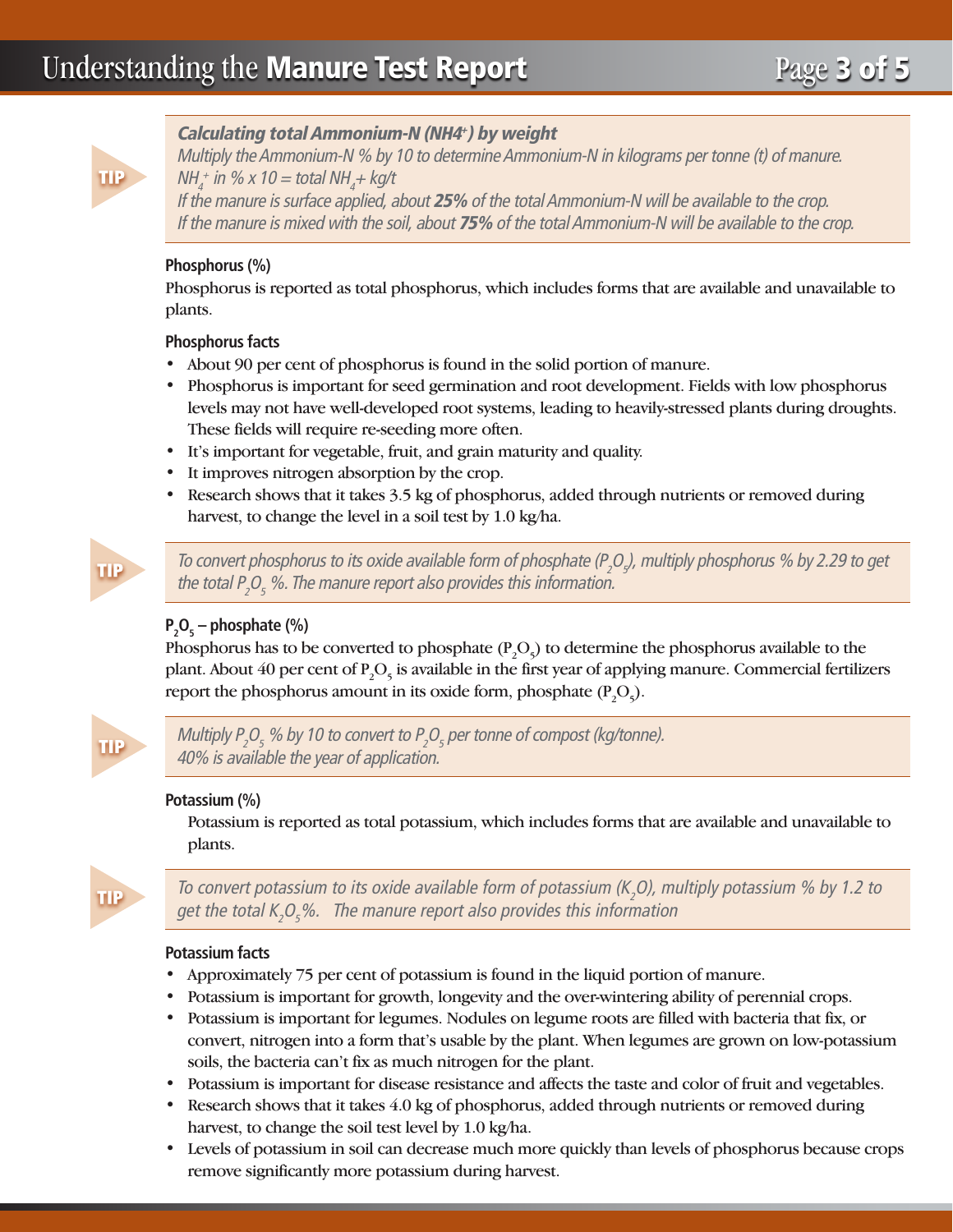# **K2 O – potassium oxide**

Potassium has to be converted to potassium oxide  $(K_2O)$  to determine the potassium available to the plant. About 90 per cent of  $P_2O_5$  is available in the first year of applying manure. Commercial fertilizers report the potassium amount in its oxide form,  $K_2O$ .



Multiply K<sub>2</sub>O % by 10 to convert to K<sub>2</sub>O<sub>5</sub> per tonne of compost (kg/tonne). 90% is available the year of application.

# **Calcium (%)**

Calcium is reported as the percentage by weight of calcium found in the manure.

## **Calcium facts**

- Calcium is important for cell nutrition.
- It helps plants respond better to environmental and disease stresses.
- It improves uptake and use of other nutrients within the plant.



# Calculating calcium (Ca) by weight in manure

Multiply the Ca (%) by 10 to determine total amount in kilograms per tonne (t) of manure. Ca  $(\%)$  x 10 = total Ca (kg/t)

## **Magnesium (%)**

Laboratory Services reports magnesium as the percentage by weight of magnesium in the manure. Soils in Nova Scotia typically have medium to high levels of magnesium.

#### **Magnesium facts**

- Magnesium is important for plant photosynthesis.
- It helps legume nodules fix nitrogen.
- It helps move phosphorus within the plant.
- It helps prevent livestock disorders such as grass tetany and milk fever in cattle.



Calculating magnesium (Mg) and sodium (Na) by weight in manure Multiply the Mg or Na (%) by 10 to determine total amount in kilograms per tonne (t) of manure. Mg  $(\%)$  x 10 = total Mg (kg/t) Na (%) x 10 = total Na (kg/t)

# **Sodium (%)**

Laboratory Services reports sodium as its percentage by weight found in the manure. Sodium isn't an important plant nutrient but can cause harm at high levels.

#### **Iron (ppm)**

This is the level of available iron found in manure. Laboratory Services reports it in parts per million (ppm), which is equal to one gram per tonne  $(g/t)$ .

#### **Iron facts**

- Iron is important for crops that prefer acid soils such as blueberries, strawberries, grain, soybeans, and cole crops such as cabbage and broccoli.
- It's an important part of nitrogen-fixing in legume crops.